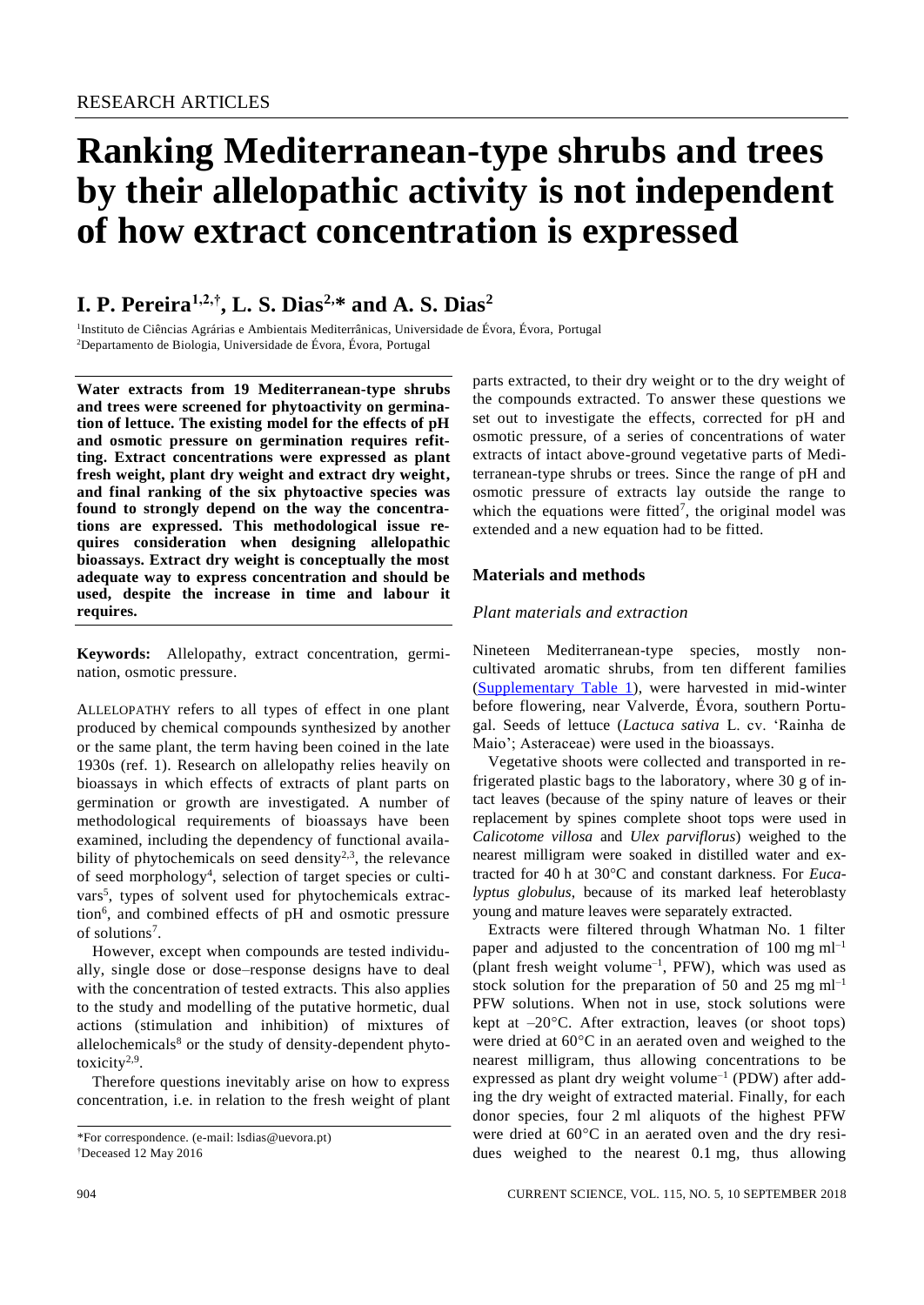concentrations to be expressed as extract dry weight  $volume^{-1}$  (EDW).

The pH and osmotic pressure ( $\psi \pi$ ) of the three concentrations of all extracts were determined with a pH-meter Metrohm E-520 (Metrohm AGH, Switzerland) and a semimicro freezing-point osmometer Knauer type M (Knauer, Wissenschaftliche Geräte GmbH, Germany) respectively.

# *Effects of pH and osmotic pressure*

The experiment followed a dose–response design and a rationale similar to that described elsewhere for a  $3 \times 4$ arrangement of pH (intended at 3.0, 4.5 and 6.0) and  $\nu\pi$ (intended at 0, 25, 50 and 100 mOsmol  $\text{kg}^{-1}$ )<sup>7</sup>, except that a  $4 \times 2$  arrangement of pH (intended at 4.0, 5.0, 6.0 and 8.5) and  $\psi \pi$  (intended at 0 and 25 mOsmol kg<sup>-1</sup>) was used. Solutions were prepared with 0.1 M HCl or NaOH and polyethylene glycol PEG-400 (Carbowax, Fisher Chemical, USA average molecular weight 380–420). pH and  $\nu\pi$  values were ascertained with a pH-meter and a semi-micro freezing-point osmometer as described above. Four replicated 10 cm glass petri dishes were fitted with Whatman No. 1 filter paper, sown with 25 lettuce seeds, and wetted with 5 ml of the appropriate pH and  $\psi \pi$  solution. Seeds were incubated under  $20^{\circ}$ C and 8 h photoperiod provided by seven fluorescent tubes (Philips TLD 18W/84), considered germinated if the radicle was at least as long as the greater dimension of the seed<sup>10</sup>, and regularly counted and discarded during seven days.

#### *Extract phytoactivity*

Two replicated 10 cm glass petri dishes per donor species and concentration were fitted with Whatman No. 1 filter paper, sown with 50 lettuce seeds and wetted with 5 ml of the appropriate extract. Controls were prepared similarly with distilled water adjusted with 0.2 M HCl to pH 5.3. Seeds were incubated and considered germinated as described above. Germinated seeds were regularly counted and discarded during 14 days or less.

#### *Statistical analyses*

Linear regression analyses, Pearson's correlation coefficient analyses and ANOVA were done with Statgraphics 4.2 (STSC, Inc., Rockville, MD, USA), all other statistics with Excel®2010 (Microsoft Corporation, USA). Coefficients of determination  $(R^2)$  of regressions with replication are presented as the proportion of maximum  $R^2$  value possible<sup>11</sup> and data as mean  $\pm$  SE.

The equation fitted previously<sup>7</sup> to the relationship between pH and  $\psi\pi$  and germination was used to generate expected values of germination using pH and  $\psi \pi$  values of this experiment. Assessment of the adequacy of equa-

CURRENT SCIENCE, VOL. 115, NO. 5, 10 SEPTEMBER 2018 905

tion was done using two-tailed Student's *t* test for paired comparisons<sup>12</sup>.

Given the result of the test we decided to fit a new equation pooling together data for which the equation had been originally fitted with data from this experiment, datasets A and B respectively [\(Supplementary Figure 1\)](http://www.currentscience.ac.in/Volumes/115/05/0904-suppl.pdf). As done before<sup>7</sup>, the relationship between jackknifed values<sup>13</sup> of germination, and pH and  $\psi\pi$  was investigated by stepwise least squares regression with replication and an experiment-wise error rate for coefficients of 0.01 calculated by Dunn-Šidák method $14$ . Polynomials were used, and candidate models included up to the third power of pH or  $\psi \pi$  and all interactions between them. Adequacy of the new equation was assessed as described above.

In germination bioassays, observed data  $(Y_{obs})$  were transformed to observed effects (*Y*OE) as

$$
Y_{\text{OE}} = (Y_{\text{obs}} - \overline{Y}_{\text{C}}) / \overline{Y}_{\text{C}},\tag{1}
$$

where  $\overline{Y}_{\text{C}}$  is the observed mean of control. Thus, the control was normed so that the mean of its effects was zero. Positive values of Y<sub>OE</sub> corresponded to values of observed germination higher than the control (stimulation), negative values to observed values lower than the control (inhibition). Values of germination to be expected from the combined effects of pH and  $\psi\pi$  alone, regardless of the chemical composition of extracts, were calculated from eq. (2) below.

Expected values were transformed to expected effects  $(Y_{\text{EE}})$  using eq. (1). Finally, effects corrected  $(Y_{\text{CE}})$  for pH and  $\psi\pi$  were determined by subtracting expected effects from observed effects ( $Y_{CE} = Y_{OE} - Y_{EE}$ ). Corrected effects of all treatments were compared with those of control by two-tailed Student's *t* test for unpaired comparisons after checking for homoscedasticity using the two-tailed *F* distribution, always using a significance level of  $P = 0.05$ .

Species for which statistically significant corrected effects of extracts were found were further analysed and the relationship between corrected effects and concentrations (PFW, PDW or EDW normed so that the highest concentration is unity) was studied by stepwise least squares regression with replication and an experiment-wise error rate for coefficients of 0.05 calculated by Dunn-Šidák method<sup>14</sup>. Polynomials were used as candidate models, including up to the third power of normed concentrations and were forced through the origin because corrected effects for controls  $(PFW = PDW = EDW = 0$  mg ml<sup>-1</sup>) are necessarily zero.

# **Results**

#### *Effects of pH and osmotic pressure*

In some cases the intended values of pH or  $\psi\pi$  in dataset B were not exactly matched [\(Supplementary Table 2\)](http://www.currentscience.ac.in/Volumes/115/05/0904-suppl.pdf).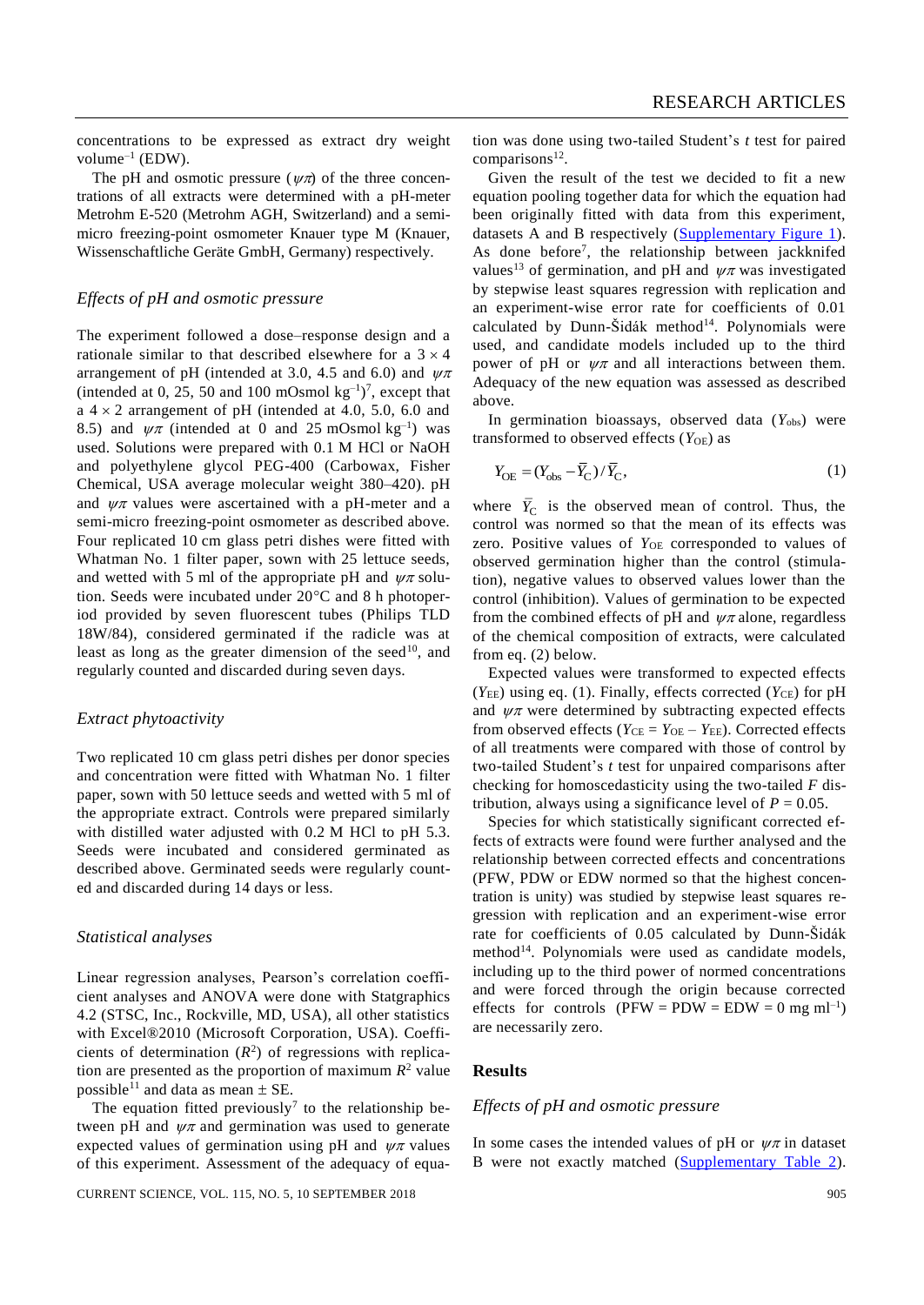# RESEARCH ARTICLES

Nevertheless, because the overall design of the experiment is dose–response, the small differences observed do not prevent their use.

Significant differences were found between observed and predicted values of germination for all data  $(t_{31} =$ 3.416,  $P = 0.002$ ) when the equation previously fitted to dataset  $A^7$  was used on dataset B. Differences were essentially due to new combinations of pH and  $\psi \pi$  values outside dataset A  $(t_{15} = 2.992, P = 0.009)$  while for combinations common to datasets A and B, no significant differences were found  $(t_{15} = 1.824, P = 0.088)$ . Ordering observed germination data of dataset B by the magnitude



**Figure 1.** Relationship between effects of extracts corrected for pH and osmotic pressure on germination of *Lactuca sativa* cv. 'Rainha de Maio'. Extract concentrations are expressed as (*a*) plant fresh weight volume<sup>-1</sup> (PFW), (b) plant dry weight volume<sup>-1</sup> (PDW), and (c) extract dry weight volume<sup>-1</sup> (EDW). All concentrations were normed so that the highest value was unity. Open symbols indicate no significant differences in relation to control and filled symbols show that effects are significantly different from control at  $P = 0.05$ .

of errors (observed minus predicted, regardless of sign) and sequentially removing errors starting with the largest, germination under pH 8.5 and  $\psi \pi$  25 mOsmol kg<sup>-1</sup> was clearly the main cause of extrapolation failure  $(t_{12} =$ 1.678,  $P = 0.121$  when the four larger errors, all from that combination, were removed).

Therefore we set out to fit a new equation pooling together data of datasets A and B. The equation fitted for the expected values of germination  $(G_{exp})$  of lettuce was significant for all coefficients  $(P < 0.0002)$ , lack of fit was significant ( $F_{11,49} = 5.076$ ,  $P = 3.051 \times 10^{-5}$ ) and  $R^2 = 0.654$ . The new equation is

$$
G_{\text{exp}} = 95.52307 - 5.62467 \times 10^{-4} \text{ }\psi \pi^3 + 1.60676
$$
  
× 10<sup>-4</sup> pH  $\psi \pi^3 - 1.86981 \times 10^{-6}$  pH<sup>3</sup>  $\psi \pi^3$ . (2)

The term in  $\psi \pi$  alone accounts for 49.3% of the variation of germination explained by the equation, the two terms in pH and  $\psi \pi$  for 50.7%. No significant differences were found between observed and expected values for pooled data of datasets A and B ( $t_{63} \approx 0$ ,  $P \approx 1$ ), neither for dataset A alone ( $t_{31} = 1.692$ ,  $P = 0.101$ ) nor for dataset B alone ( $t_{31} = 1.568$ ,  $P = 0.127$ ).

#### *Extract concentration*

Concentrations of undiluted stock solutions  $(100.0 \text{ mg ml}^{-1})$ ,  $PFW$ ) expressed as plant dry weight volume<sup>-1</sup> (PDW) had a coefficient of variation (CV) of 22.5% ranging from 16.3 mg ml –1 in *Foeniculum vulgare*, indicating that more than 80% of its fresh weight was water, to 55.8 mg  $ml^{-1}$ in *Quercus coccifera* and *Quercus ilex*, both Fagaceae, indicating that less than half of their fresh weight was water [\(Supplementary Table 1\)](http://www.currentscience.ac.in/Volumes/115/05/0904-suppl.pdf). Extract concentration expressed as EDW had a larger coefficient of variation  $(CV = 39.0\%)$  ranging from 1.4 mg ml<sup>-1</sup> in *Quercus suber*, indicating that less than 3% of biomass of intact leaves could be extracted by water, to  $11 \text{ mg ml}^{-1}$  in *Phyllirea angustifolia* [\(Supplementary Table 1\)](http://www.currentscience.ac.in/Volumes/115/05/0904-suppl.pdf). However, in a number of species the fraction of biomass of intact leaves (or shoot tops) that could be extracted by water was greater than that in *P. angustifolia*, the maximum being attained in *F. vulgare* in which almost 40% of biomass was extracted by water.

There was a clear trend of an inverse relationship between PDW and EDW, both expressed as percentage of PFW [\(Supplementary Figure 2](http://www.currentscience.ac.in/Volumes/115/05/0904-suppl.pdf) *a*), but Pearson's correlation coefficient between them was not significant ( $r_{18}$  =  $-0.405$ ,  $P = 0.077$ ). However, when the data were reanalysed without *F. vulgare*, a significant negative correlation coefficient emerged ( $r_{17} = -0.546$ ,  $P = 0.016$ ). Using the ratio EDW/PDW instead of EDW/PFW [\(Supplemen](http://www.currentscience.ac.in/Volumes/115/05/0904-suppl.pdf)[tary Figure 2](http://www.currentscience.ac.in/Volumes/115/05/0904-suppl.pdf) *b*), a highly significant negative correlation was observed even with *F. vulgare* present ( $r_{18} = -0.845$ ,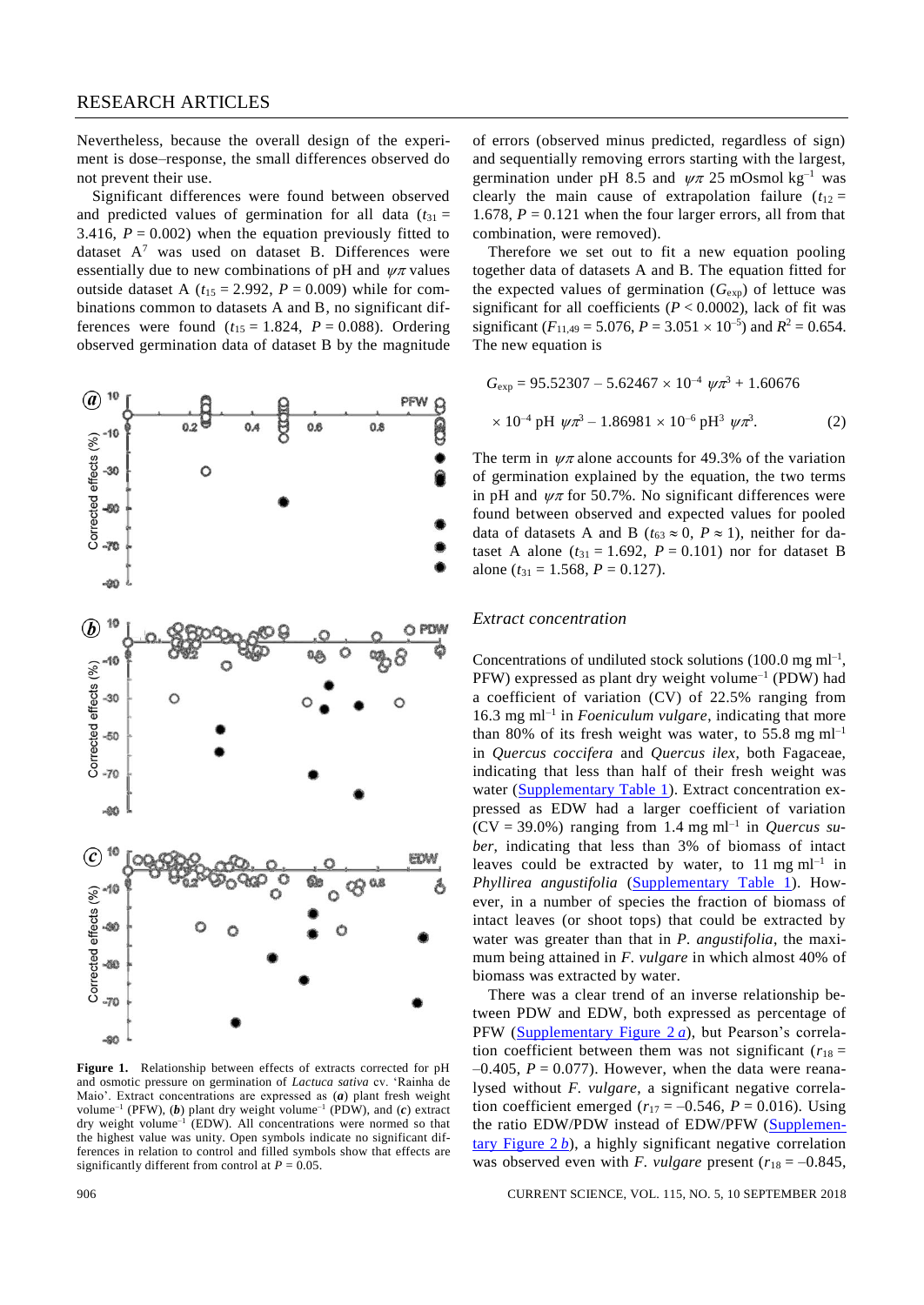$P < 10^{-4}$  compared with  $r_{17} = -0.773$ ,  $P = 10^{-4}$  without *F. vulgare*).

#### *Extract phytoactivity*

Germination ranged between 17.6% 2.0% (*C. villosa*, higher concentration) and  $98.0\% \pm 0\%$  (*Cistus monspeliensis*, lower concentration). Germination of control was  $91.0\% \pm 3.0\%$ . Effects ranged between  $-80.6\% \pm$ 2.2% and  $7.7\% \pm 0\%$ . Positive effects were found in 47% of bioassays, including all concentrations of *Arbutus*



**Figure 2.** Expected and observed effects of extracts corrected for pH and osmotic pressure on germination of *L. sativa* cv. 'Rainha de Maio' (means  $\pm$  SE). Extract concentrations are expressed as (*a*) PFW, (*b*) PDW and (*c*) EDW. Concentrations were normed so that the highest value was unity. Open circles, *Foeniculum vulgare*; filled circles, *Cistus ladanifer*; open squares, *Cistus monspeliensis*; filled squares, *Calicotome villosa*; open diamonds, *Lavandula stoechas* and filled diamonds, *Daphne gnidium*.

CURRENT SCIENCE, VOL. 115, NO. 5, 10 SEPTEMBER 2018 907

*unedo* and *Q. suber*, while negative effects were found in 53% of bioassays, including all concentrations of *Cistus ladanifer*, *C. villosa*, *Lavandula stoechas*, *P. angustifolia* and *Daphne gnidium*.

After being corrected, pH and  $\psi \pi$  effects ranged between −80.7% 2.2% (*C. villosa*, higher concentration) and  $7.7\% \pm 0\%$  (*C. monspeliensis*, lower concentration). Positive corrected effects were found in 44% of bioassays, including all concentrations of *A. unedo*, *Q. suber*  and *Cistus crispus*, while negative corrected effects were found in 56% of bioassays, including all concentrations of the five species found in uncorrected effects.

Significant differences between corrected effects of extracts and control were found in the intermediate concentration of *L. stoechas* ( $t_2 = 4.856$ ,  $P = 0.040$ ) and in the higher concentrations of *F. vulgare*  $(t_2 = 15.435)$ ,  $P = 0.004$ , *C. ladanifer* ( $t_2 = 9.236$ ,  $P = 0.012$ ), *C. monspeliensis* ( $t_2 = 6.915$ ,  $P = 0.020$ ), *C. villosa* ( $t_2 = 20.502$ ,  $P = 0.002$ , *L. stoechas* ( $t_2 = 12.315$ ,  $P = 0.007$ ), and *D*. *gnidium* ( $t_2 = 4.432$ ,  $P = 0.047$ ).

When corrected effects were plotted against PFW (Figure 1 *a*), there was a clear increase in the variability of responses with concentration, with almost all significant differences at the higher end of the range of concentrations. Conversely, when corrected effects were plotted against PDW (Figure 1 *b*), the larger variability of responses and significant differences were located mostly in the middle of the range of concentrations, with the lower and higher ends showing less variability and no significant differences. Finally, when corrected effects were plotted against EDW (Figure 1 *c*), the larger variability of responses and significant differences were located mostly in the upper half of the range of concentrations.

Regression equations could always be fitted to the relationship between corrected effects on germination of lettuce and concentration of extracts of the six species found to significantly affect germination, with coefficients of determination always greater than 0.966 [\(Supplementary](http://www.currentscience.ac.in/Volumes/115/05/0904-suppl.pdf)  [Table](http://www.currentscience.ac.in/Volumes/115/05/0904-suppl.pdf) 3). Relationships were always curvilinear, except in *L. stoechas* for which a straight line was found (Figure 2).

#### **Discussion**

#### *Effects of pH and osmotic pressure*

The possible contribution of pH and  $\psi\pi$  to the effects of allelochemicals on germination has long been recognized but only rarely accounted for<sup>15,16</sup>, being assumed without evidences that pH and  $\psi \pi$  act independently on seed germination.

The equation that was previously fitted to predict the response of germination of lettuce cv. 'Rainha de Maio'<sup>7</sup> was based on a range of pH and  $\psi\pi$  values that only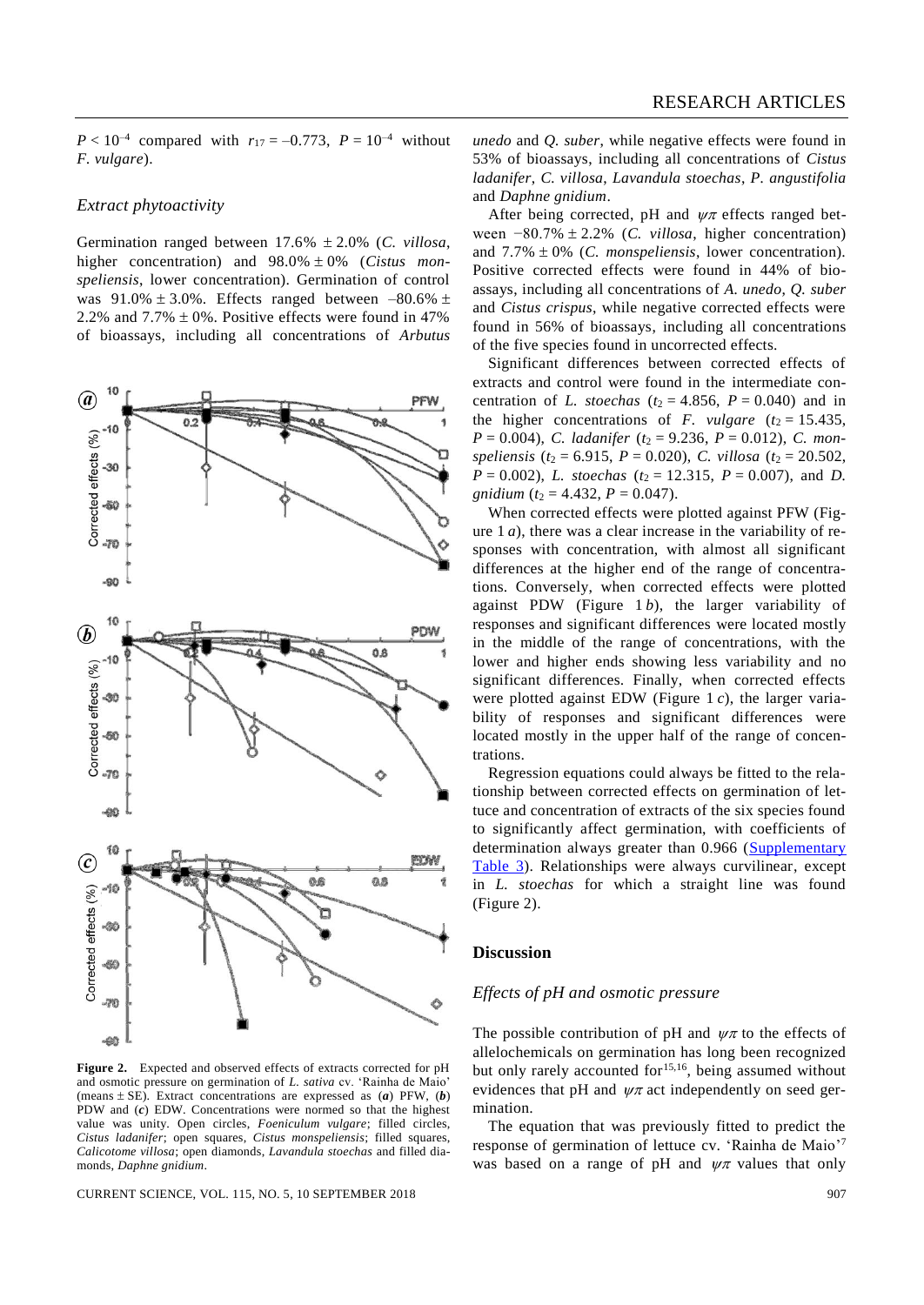# RESEARCH ARTICLES

partly coincided with the values measured in this study. That equation clearly had good interpolation properties but failed when used for extrapolation, especially for the combination of pH 8.5 and  $\psi \pi$  25 mOsmol kg<sup>-1</sup>. Therefore, its use outside the range for which it was originally fitted should be avoided. Conversely eq. (2) is clearly an adequate predictor of the combined effects of pH and  $\psi\pi$  measured in extracts bioassayed in this experiment.

# *Extract concentration*

Given the experimental design adopted, the concentration of all stock solutions expressed as PFW was necessarily the same. Naturally a completely different picture emerges when extracts concentration are expressed as PDW or EDW, with the variation in concentration extending by almost one order of magnitude in the latter.

Also, there is a clear inverse trend between PDW and EDW, stronger when the ratio EDW/PDW is used instead of EDW/PFW. This implies that as the amount of water in leaves (or shoot tops) decreases and consequently as PDW increases, there is a decrease in the amount of leaf or shoot top materials extractable by water in a gradient of diminishing water extractability from *F. vulgare* to the highly sclerophyllous *Quercus*.

#### *Extract phytoactivity*

Most parts of the extracts tested were ineffective, with less than one-third of species able to reduce germination of lettuce, a species known to be highly sensitive to exogenous phytochemicals<sup>5</sup>. This prevalence of ineffectiveness is somehow surprising because phytoactivity was reported in some of those species, namely *Rosmarinus officinalis*<sup>17</sup> and *E. globulus*<sup>18</sup>, while the known phytochemical composition of others would make them strong candidates to affect germination, namely *Cistus salviifolius*<sup>19</sup> , *A. unedo*<sup>20</sup> or *Myrtus communis*<sup>21</sup> .

Chaparral shrubs and trees as those tested here produce high amounts of terpenoids<sup>22</sup> known to possess a large spectrum of biological activities, notably phytoactivity and allelopathy<sup>23</sup>, their production increasing strongly, at least in isoprene and monoterpenes, as temperature rises<sup>24</sup>. Therefore, explanation for the small number of phytoactive species found might be that the collection of materials for extraction was done in mid-winter, the rainy and colder season, while in the above-mentioned studies collection of plant materials was done in dry, hotter periods, when higher amounts of allelochemicals were probably present.

Conversely, to our knowledge there are no previous reports of allelochemicals phytoactivity for three of the six species effective on germination of lettuce, namely *C. monspeliensis*, *C. villosa* and *D. gnidium*.

When effective, significant inhibition of germination of lettuce after correction for pH and osmotic pressure extended from moderate to very intense, ranging from −23% to –81%.

Ranking species by corrected effects, the least effective was *C. monspeliensis* and the most effective was *L. stoechas* followed by *C. villosa* and *F. vulgare* when extract concentration was expressed as PFW.

Ranking by PDW, the least effective was either *D. gnidium* or *C. monspeliensis* and the most effective was clearly *F. vulgare* because even if corrected effects were slightly less intense than those by *L. stoechas* and *C. villosa*, they resulted from a much lesser concentration in terms of plant dry weight.

Finally, ranking by EDW the least effective was again *D. gnidium* and the most effective was *C. villosa*, because not only its corrected effects were the largest but also because they were obtained from a much smaller amount of extracted allelochemicals.

Therefore, the way concentration of extracts is expressed has important consequences in ranking species by their effectiveness. Considering only the most effective species, expressing concentration by the usual plant fresh weight or plant dry weight, *L. stoechas* or *F. vulgare* respectively, two species known for their phytoactivity, top the list. Conversely, expressing concentration in terms of extract dry weight, the pioneer, spiny but digestible legume *C. villosa*25,26, known to produce a number of alkaloids, flavones, isoflavones, and pheno- $\arccos(27-29)$  is undoubtedly the most effective species. This is noticeable because shoot tops instead of leaves had to be extracted, while a similar thorny legume, *U. parviflorus*, in which shoot tops had also to be extracted, had approximately the same dry/fresh weight ratio and twice the amount of extract dry weight, but was clearly ineffective.

Determining the weight of extracts is time-consuming and labour-intensive in relation to just weighing fresh plant parts or dry plant parts. However, it is clearly the most appropriate way to express extract concentration because it is the extracted materials alone and, not the extracted and non-extracted materials (as in PDW), or the latter and water (as in PFW) that are actually being assayed. Given the differences associated with the way concentration is expressed, determining extract weight is worth the additional effort, especially when implicit or explicit comparisons between sources of allelochemicals are intended.

- 3. Sinkkonen, A., Modelling the effect of autotoxicity on densitydependent phytotoxicity. *J. Theor. Biol.*, 2007, **244**, 218–227.
- 4. Pellisier, F., Improved germination bioassays for allelopathy research. *Acta Physiol. Plant.*, 2013, **35**, 23–30.

908 CURRENT SCIENCE, VOL. 115, NO. 5, 10 SEPTEMBER 2018

<sup>1.</sup> Molisch, H., *Der Einfluß Einer Pflanze auf die Andere. Allelopathie*, Gustav Fischer, Jena, 1937.

<sup>2.</sup> Weidenhamer, J. D., Morton, T. C. and Romeo. J. T., Solution volume and seed number: often overlooked factors in allelopathic bioassays. *J. Chem. Ecol.*, 1987, **13**, 1481–1491.